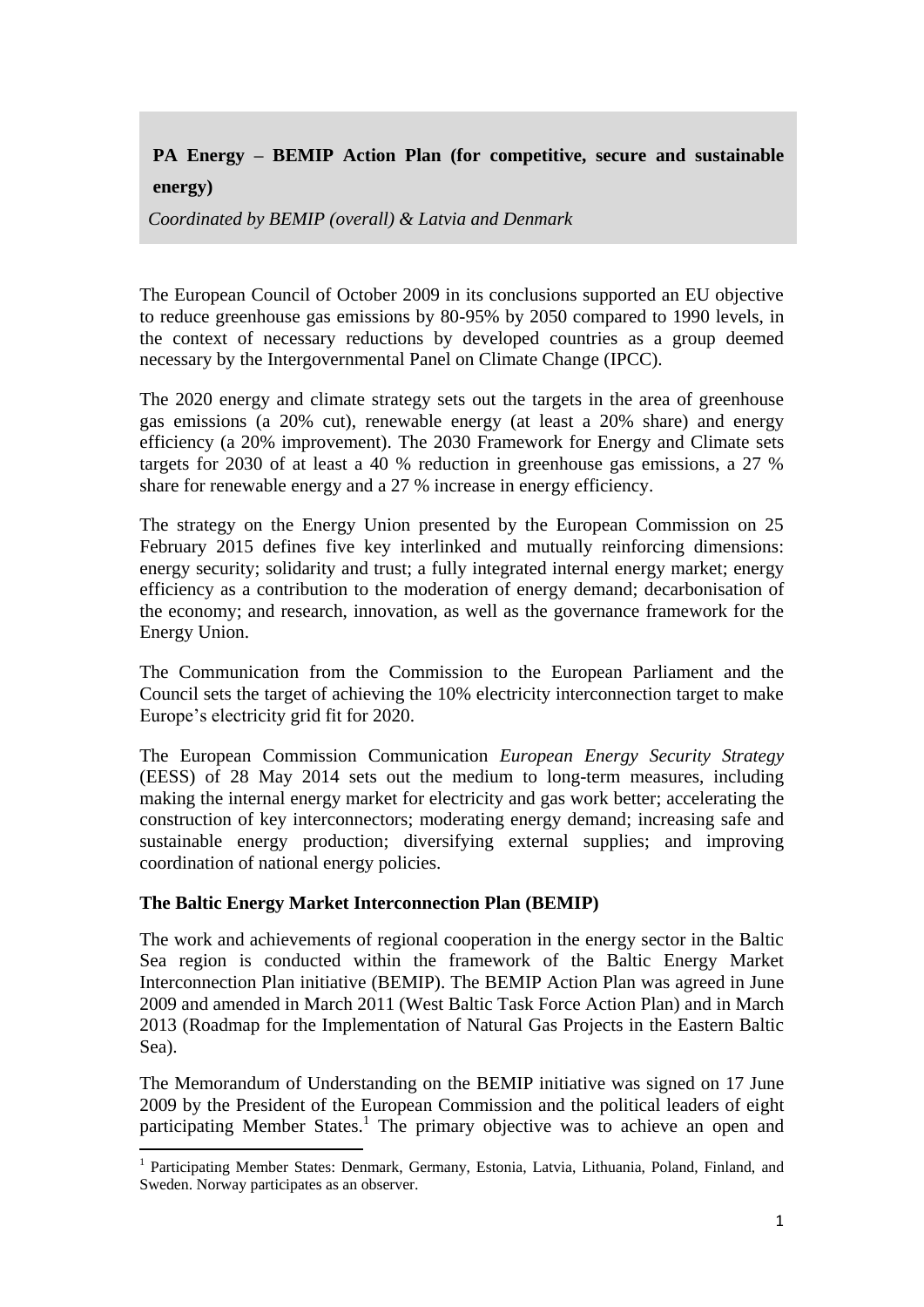integrated regional energy market in electricity and gas between Member States in the Baltic Sea region. The BEMIP initiative was further reinforced through reforms launched by the European Commission at the BEMIP High Level Group (HLG) meeting on 31 October 2014; and the Declaration on Energy Security of Supply signed on 14 January 2015 by the Energy Ministers of the Baltic States. This declaration specifically called for developing liberal, transparent, competitive and fully functioning regional gas and electricity markets; full implementation of the third energy package; market integration; construction of necessary infrastructure; synchronisation of the Baltic States with the continental European network; and implementation of the European Energy Security Strategy.

The political guidelines of the reform of the BEMIP initiative, where a new BEMIP Action Plan is an integral part for its technical implementation, are agreed in the new Memorandum of Understanding on the reinforced Baltic Energy Market Interconnection Plan – BEMIP (MoU). The MoU was agreed by the BEMIP HLG on 28-29 May 2015 and signed by the Sides on 8 June 2015.

This is a common Action Plan for the BEMIP initiative and the EU Strategy for the Baltic Sea Region in Energy policy implementation<sup>2</sup>. The detailed projects ('flagships') contributing to the agreed actions will be identified at a later stage and will form an integral part of the Action Plan.

This Action Plan defines actions to be implemented mainly in the areas of energy infrastructure, gas and electricity markets, power generation, security of energy supply, energy efficiency and renewable energy. The Action Plan encompasses the period to 2020. However, the implementation of specific actions and projects may be extended beyond 2020 according to the ten year network development plans (TYNDPs elaborated by ENTSO-E and ENTSO-G) or other relevant documents.

The Action Plan may be updated, in particular to take into account of relevant developments in the energy sector, following agreements between the Member States of the Baltic Sea region and the European Commission.

Objectives, indicators and targets are fully in line with and contribute to the attainment of the Europe 2020 energy and climate strategy and the objectives of the 2030 framework for climate and energy, as well as reflect the specific needs of Member States in the Baltic Sea region. Concrete actions are to be developed to reach objectives and sub-objectives, and these are set out in the table below. In order to ensure that the statistical information is used, the years 2013 or 2014 respectively are selected as baseline years.

| Objective/sub<br>-objective | line | <b>Base-</b> Indicator | Target/deadline        | Implementing<br>body |
|-----------------------------|------|------------------------|------------------------|----------------------|
| <b>Better</b>               | 2014 | Compliance with the    | Achievement of at      | National             |
| interconnected              |      | interconnection        | least $10\%$           | ministries, TSOs,    |
| electricity                 |      | target of 10%          | interconnection target | project promoters    |
| market                      |      |                        | by all the Member      |                      |

<sup>&</sup>lt;sup>2</sup> The Memorandum of Understanding on reinforced Baltic Energy Market Interconnection Plan "BEMIP" of June 2015 states that working methods of the working groups should be defined in their terms of reference by the European Commission and the Member States and when deciding on methods, those laid down by the TEN-E Regulation, may be considered.

**.**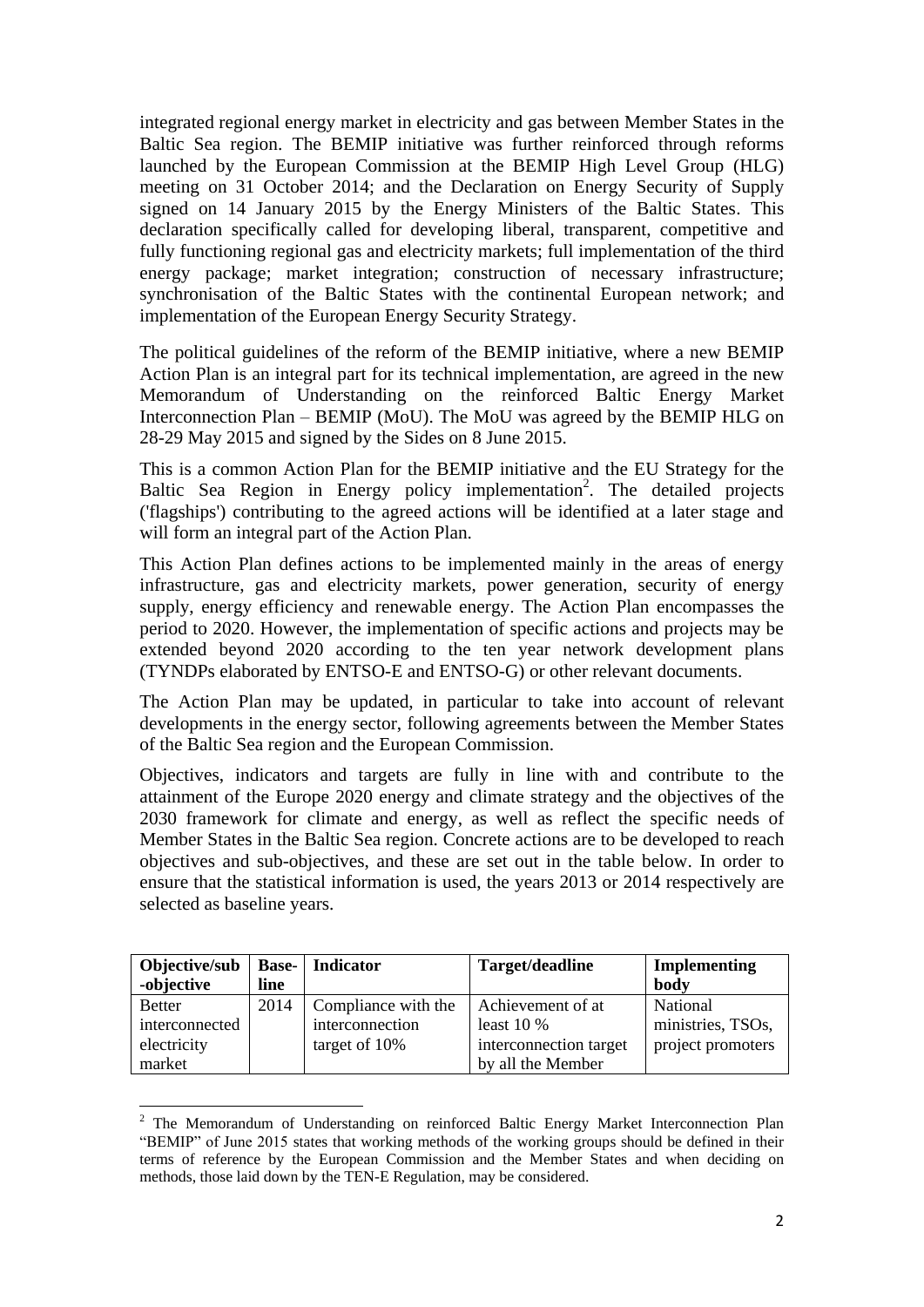|                                                                                      |      |                                                                                                                                                                                                                                                                                                                                                   | States by 2020                                                                                                                                |                                                             |
|--------------------------------------------------------------------------------------|------|---------------------------------------------------------------------------------------------------------------------------------------------------------------------------------------------------------------------------------------------------------------------------------------------------------------------------------------------------|-----------------------------------------------------------------------------------------------------------------------------------------------|-------------------------------------------------------------|
|                                                                                      | 2014 | Electricity price<br>difference between<br>bidding areas                                                                                                                                                                                                                                                                                          | Alleviating<br>congestion and<br>maximising the<br>possibility for the<br>markets to use the<br>existing<br>interconnections by<br>2017.      | National<br>ministries, TSOs,<br>project promoters          |
| Level playing-<br>field for<br>market<br>participants                                | 2014 | Gradual phase-out of<br>regulated prices for<br>households                                                                                                                                                                                                                                                                                        | National electricity<br>price regulations<br>mechanisms abolished<br>by 2017/2020                                                             | National<br>ministries, NRAs                                |
|                                                                                      | 2014 | Electricity network<br>codes and guidelines<br>implemented                                                                                                                                                                                                                                                                                        | National<br>implementation in<br>time                                                                                                         | National<br>ministries, NRAs,<br><b>TSOs</b>                |
|                                                                                      | 2014 | Compatible<br>approach towards<br>rules applied in trade<br>with electricity<br>between FI-RU and<br>Baltic-RU/BY                                                                                                                                                                                                                                 | Compatible trading<br>principles and<br>platform towards non-<br>EEA countries by<br>2017                                                     | National<br>ministries, NRAs,<br><b>TSOs</b>                |
|                                                                                      | 2014 | Common Baltic<br>Nordic balancing<br>market                                                                                                                                                                                                                                                                                                       | Baltic - Nordic<br><b>Coordinated Balancing</b><br>Area 2018                                                                                  | TSO <sub>s</sub> , NRA <sub>s</sub>                         |
| <b>Baltic States</b><br>integrated to<br>the EU<br>internal<br>electricity<br>market | 2014 | Deepening of the<br><b>Baltic States</b><br>integration with<br>Nordic and Central<br>Europe electricity<br>markets, including<br>identification of<br>preconditions for<br>Baltic synchronous<br>operation with the<br>network of<br><b>Continental Europe</b><br>and elaborating an<br><b>Action Plan for</b><br>synchronisation<br>activities. | Baltic synchronous<br>operation with the<br>network of Continental<br>Europe 2025                                                             | National<br>ministries, NRAs,<br>TSOs, project<br>promoters |
| Interconnected<br>gas grid                                                           | 2014 | State of isolation                                                                                                                                                                                                                                                                                                                                | <b>Finland and Baltic</b><br>States connected to the<br>European grid by 2019<br>(GIPL $&$<br>Balticconnector) by<br>2019                     | National<br>ministries, TSOs,<br>project promoters          |
|                                                                                      | 2014 | State of<br>interconnected gas<br>networks,                                                                                                                                                                                                                                                                                                       | Enhanced<br>interconnection with<br>bi-directional flows<br>between neighbouring<br>Member States by<br>2020 and mainly<br>between FI-EE, EE- | National<br>ministries, TSOs,<br>project promoters          |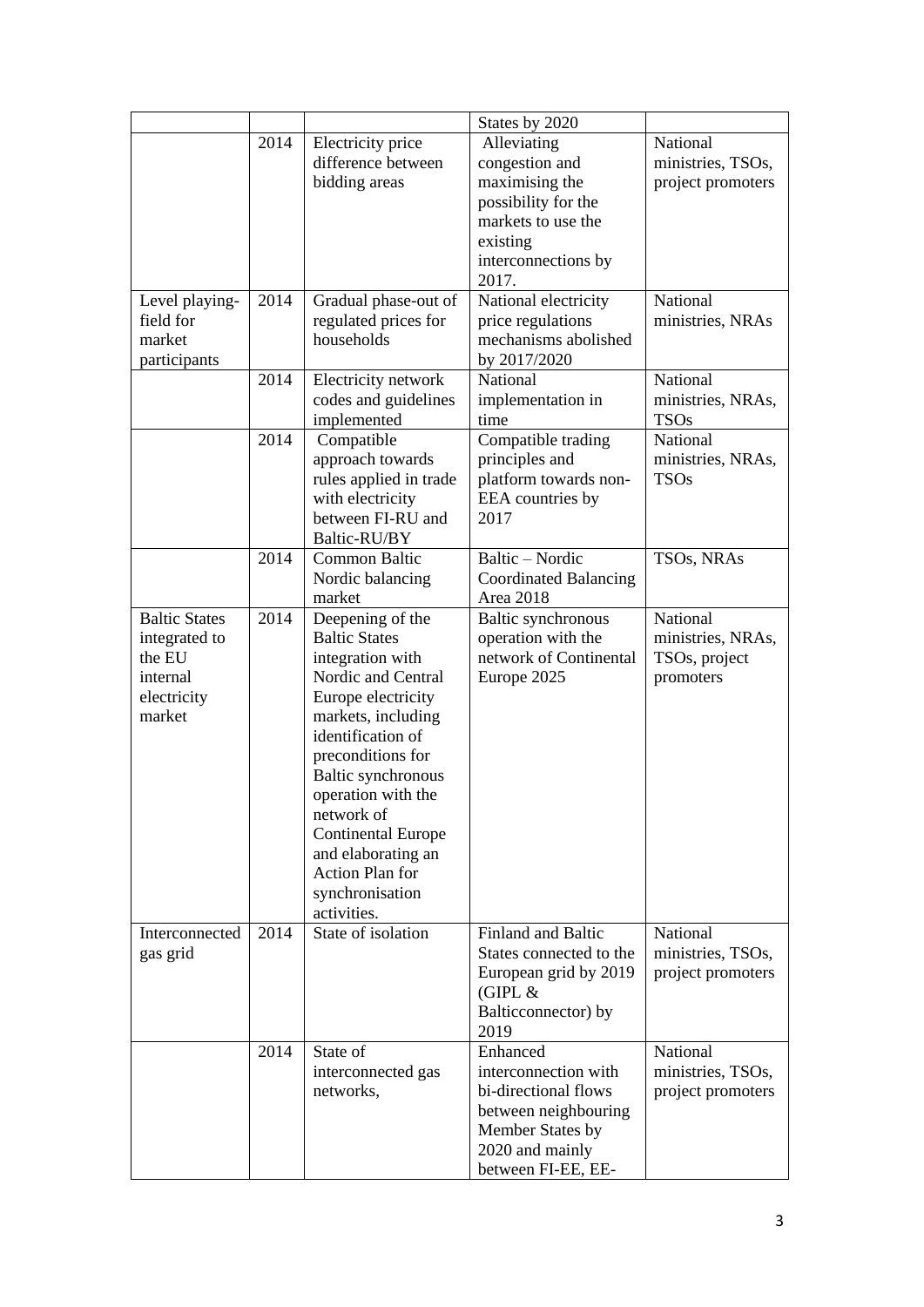|               |      |                                | LV, LV-LT, LT-PL                         |                               |
|---------------|------|--------------------------------|------------------------------------------|-------------------------------|
|               | 2014 | State of                       | Reducing dependency                      | National                      |
|               |      | diversification of gas         | on a single gas                          | ministries, TSOs,             |
|               |      | supplies                       | supplier, mainly of                      | project promoters             |
|               |      |                                | Estonia, Latvia, and                     |                               |
|               |      |                                | Finland. Increased                       |                               |
|               |      |                                | number of gas sources                    |                               |
|               |      |                                | by 2019                                  |                               |
|               | 2014 | Preparation of a               | Agreement on the                         | National                      |
|               |      | regional gas market            | regional gas market                      | ministries,                   |
|               |      | model in the Baltic            | model in the Baltic                      | Regulators, TSOs              |
|               |      | states and                     | states and                               | (Regional Gas                 |
|               |      | interconnected gas             | interconnected gas                       | Market                        |
|               |      | market with Finland            | market with Finland                      | Coordination                  |
|               |      |                                | and its implementation                   | Group)                        |
|               |      |                                | measures (Action Plan                    |                               |
|               |      |                                | on regional gas market                   |                               |
|               |      |                                | development) by 2015                     |                               |
|               | 2014 | Harmonisation of gas           | Harmonization of                         | National                      |
|               |      | measurement units              | measurement of gas                       | ministries,                   |
|               |      |                                | flows for commercial                     | Regulators, TSOs              |
|               |      |                                | purposes in energy                       |                               |
|               |      |                                | units (kWh at gross                      |                               |
|               |      |                                | calorific value) by                      |                               |
|               |      |                                | 2016                                     |                               |
|               | 2014 | State of                       | Connection of the<br>Polish transmission | National                      |
|               |      | interconnected gas             | network with the                         | ministries, TSOs,             |
|               |      | networks, reverse gas<br>flows | Danish transmission                      | project promoters             |
|               |      |                                | system by 2022                           |                               |
| Level playing | 2014 | Network codes                  | <b>East Baltic states</b>                | National                      |
| field for     |      | implemented                    | regional gas market                      | ministries,                   |
| market        |      |                                | with interconnected                      | Regulators, TSOs              |
| participants  |      |                                | Finnish gas market                       |                               |
|               |      |                                | operational and                          |                               |
|               |      |                                | effectively functioning                  |                               |
|               |      |                                | by 2020                                  |                               |
|               | 2014 | Transparent and non-           | National legislation                     | National                      |
|               |      | discriminatory access          | adopted by the end of                    | ministries,                   |
|               |      | to gas infrastructure          | 2015 (excluding                          | Regulators, TSOs              |
|               |      |                                | derogations in                           |                               |
|               |      |                                | Finland)                                 |                               |
|               | 2014 | A unified trading              | <b>Common East-Baltic</b>                | National                      |
|               |      | platform for the               | trading platform                         | ministries,                   |
|               |      | regional gas market            | created for exchange                     | Regulators, TSOs              |
|               |      |                                | and capacity allocation                  |                               |
|               |      |                                | platform by 2020                         |                               |
|               | 2014 | A common entry-exit            | A common Baltic                          | National                      |
|               |      | tariff regime                  | entry-exit tariff regime                 | ministries, NRAs,             |
|               |      | (wholesale market)             | adopted (wholesale                       | <b>TSOs</b>                   |
|               |      |                                | market) by 2020                          |                               |
|               | 2014 | Reverse gas flows              | 2020<br>(taking)<br>into                 | National                      |
|               |      |                                | account derogations)                     | ministries, NRAs,             |
|               |      |                                |                                          | TSO <sub>s</sub> ,<br>project |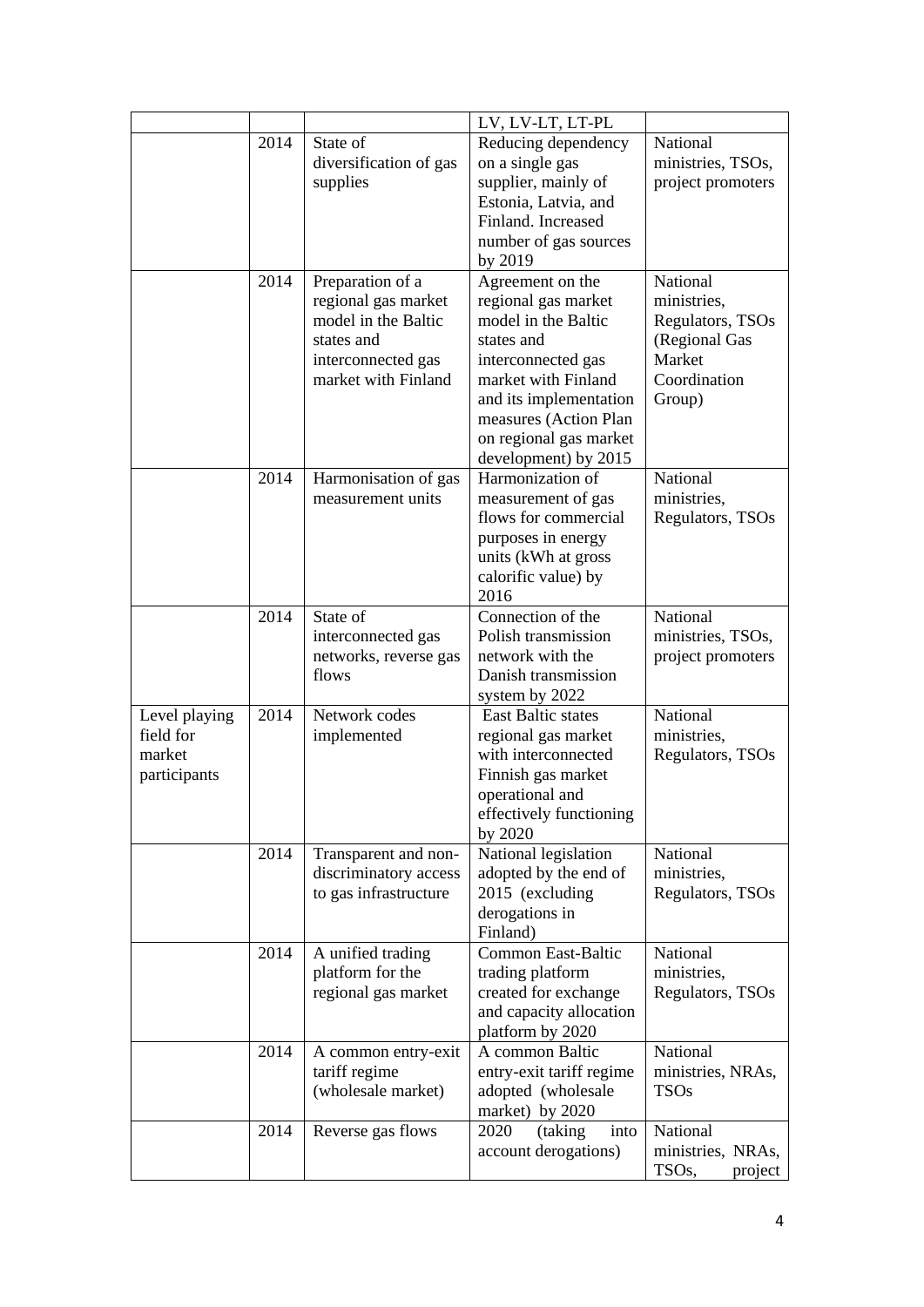|                        |      |                           |                           | promoters           |
|------------------------|------|---------------------------|---------------------------|---------------------|
|                        | 2014 | Joint  <br>Develop a      | 2015/2016                 | National            |
|                        |      | Preventive<br>Action      |                           | Ministries, energy  |
|                        |      | Plan and<br>Joint<br>a.   |                           | agencies,           |
|                        |      | Emergency Plan for        |                           | regulators, TSOs    |
|                        |      | three Baltic<br>the       |                           |                     |
|                        |      | States and Finland        |                           |                     |
|                        |      | close<br>and              |                           |                     |
|                        |      | coordination              |                           |                     |
|                        |      | across                    |                           |                     |
|                        |      | <b>BEMIP</b><br>the<br>in |                           |                     |
|                        |      | implementation<br>of      |                           |                     |
|                        |      | of<br>security<br>gas     |                           |                     |
|                        |      | supply framework          |                           |                     |
|                        | 2014 | Regional<br>system        | 2020                      | National            |
|                        |      | adequacy assessment       |                           | ministries, TSO's,  |
|                        |      | report<br>prepared        |                           | competent           |
|                        |      | (electricity)             |                           | authorities         |
| Fuel switching         | 2014 | Share of indigenous       | 2020                      | National            |
| heating/<br>in         |      | energy<br>sources<br>in   |                           | ministries          |
| Increased use          |      | heating                   |                           |                     |
| of<br><b>RES</b><br>in |      |                           |                           |                     |
|                        |      |                           |                           |                     |
| heating                | 2014 | of<br><b>RES</b>          |                           |                     |
|                        |      | in<br>Use                 | Improved security of      |                     |
|                        |      | heating                   | supply and reduced        |                     |
|                        |      |                           | CO <sub>2</sub> emissions |                     |
| Promotion of           | 2014 | Share of energy from      | Achievement of            | National            |
| the                    |      | renewable sources in      | national binding RES      | ministries, project |
| development            |      | gross final               | targets set in the RES    | promoters           |
| of sustainable         |      | consumption of            | Directive                 |                     |
| energy                 |      | energy                    |                           |                     |
|                        | 2014 | Share of renewable        | Achievement of 10%        | National            |
|                        |      | energy in transport       | renewable energy          | ministries, project |
|                        |      | sector                    | target in transport       | promoters           |
|                        |      |                           | (RES Directive            |                     |
|                        |      |                           | 2009/28/EC) by 2020       |                     |
|                        | 2014 | Integration of            | Reinforced electricity    | National            |
|                        |      |                           |                           |                     |
|                        |      | renewable energy in       | distribution and          | ministries, TSOs,   |
|                        |      | electricity system        | transmission grids,       | project promoters   |
|                        |      |                           | including improved        |                     |
|                        |      |                           | interconnections,         |                     |
|                        |      |                           | smart grids and storage   |                     |
|                        |      |                           | facilities, incentivising |                     |
|                        |      |                           | flexibility through       |                     |
|                        |      |                           | market design for         |                     |
|                        |      |                           | integration of            |                     |
|                        |      |                           | renewable energy by       |                     |
|                        |      |                           | 2020 within the           |                     |
|                        |      |                           | framework ENTSO-E         |                     |
|                        |      |                           | <b>TYND</b>               |                     |
|                        | 2014 | Cross-border              | Possibilities of          | National            |
|                        |      |                           |                           |                     |
|                        |      | cooperation on            | exploring the potential   | ministries, TSOs,   |
|                        |      | renewable energy          | of renewable energy in    | project promoters   |
|                        |      |                           | the region, including     |                     |
|                        |      |                           | off-shore wind power      |                     |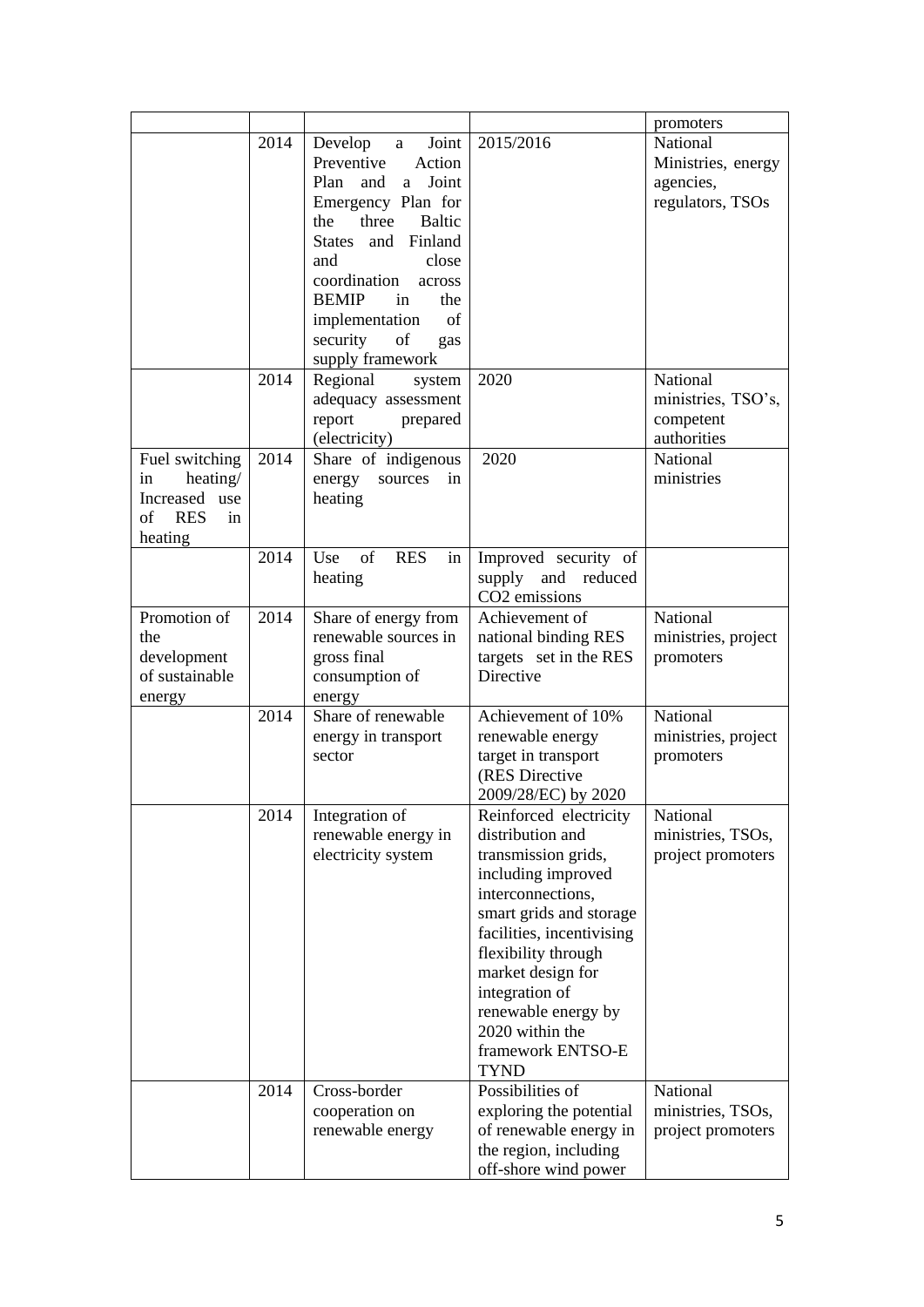|              |      |                 | identified              |            |
|--------------|------|-----------------|-------------------------|------------|
| Promotion of | 2014 | Level of energy | Achievement 20% EE      | National   |
| energy       |      | savings         | target by 2020 and      | ministries |
| efficiency   |      |                 | national EE targets set |            |
| (EE)         |      |                 | in line with the EE     |            |
|              |      |                 | Directive               |            |

Regarding promotion of the sustainable energy development and energy efficiency priorities, achievement of the 2030 targets for renewable energy and energy efficiency at the EU level will require enhanced regional cooperation among Member States. To this end, the BEMIP Action Plan will be coordinated with the governance system of the Energy Union, in particular with regard to the implementation of the 2030 framework for energy and climate.

The specific roadmaps, measures, projects and studies necessary to achieve, effectively and in good time, the objectives agreed for the identified energy priority areas will be defined at a later stage.

The Sides express their intention to coordinate their cooperation under the BEMIP initiative in the above-mentioned six energy priority areas and they agree to make best endeavours to meet the objectives defined for these areas. Each Side may decide not to take part in the work on an energy priority area when this is of no relevance to its territory.

## **(1) Electricity and gas markets**

The Sides intend to to work together towards establishing an open, competitive and fully integrated regional energy market in the Baltic Sea region in both the electricity and gas sectors. Its operation will be fully compatible with the Union's third energy legislative package.

## $\triangleright$  Electricity markets

The main common objectives of regional cooperation in the electricity markets of the Baltic Sea region are:

- Equal market conditions (no discrimination among market participants and no obstacles for new entrants);
- Free, cross-border, intra-EU trade and market opening;
- Free competition in each country with effective third party access regimes;
- A flexible electricity market better adapted to the energy transition, both on the supply and demand side, thus enabling the market integration of new generation sources, in particular renewables, and removing market barriers;
- Reduced market concentration through, for example, increased competition and cross-border trade;
- Sufficiently high market liquidity;
- Fair and effective price formation (competitive and transparent market price for electricity);
- Transparent and effective capacity allocation according to the network code, based on implicit auction and flow-based methodology;

• Facilitating the integration of new sources of electricity, notably renewables, into the market;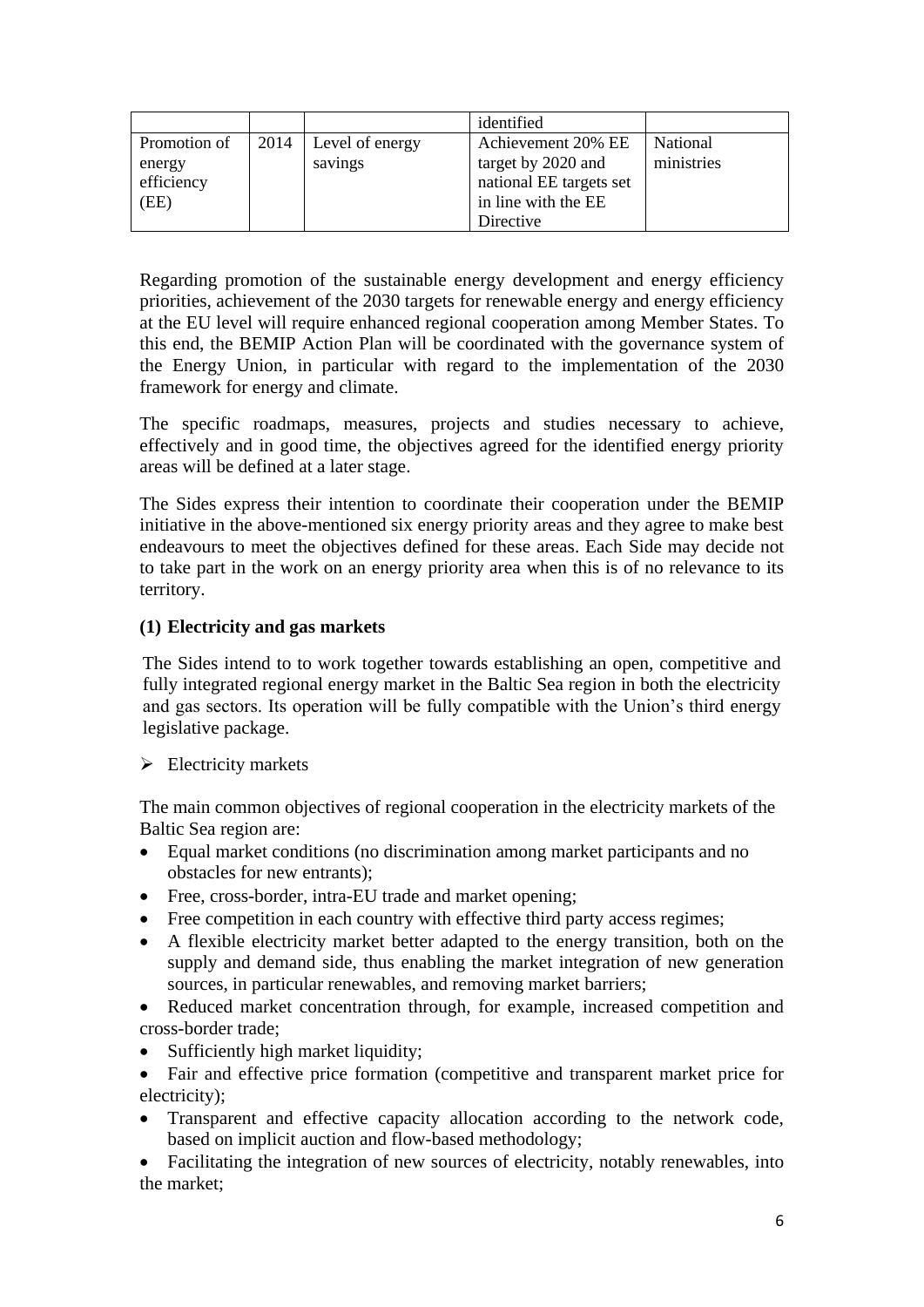- Transparent and easily accessible market information;
- Efficient market monitoring; and
- Regarding trade with non-EEA third countries: reciprocal principles and a common approach towards rules applied in trade with non-EEA third countries within the framework of the Union's intergovernmental agreements.

The Sides express their intent to work to develop competitive energy markets that provide incentives for investments in new, competitive power generation capacity in the Baltic Sea region, and to work on measures regulating electricity imports from third countries to ensure that EU electricity producers have a level playing field *visà-vis* third country producers.

 $\triangleright$  Synchronisation

The Sides acknowledge that synchronisation of the Baltic States with the continental European network that contributes to achieving a fully functioning and connected internal energy market and to the increase of energy security in the electricity sector of the Baltic States is included in the scope of the Baltic Energy Market Interconnection Plan initiative as a self-standing objective given, in particular, its legal, technical and financial complexity and political importance. A BEMIP working group is established to discuss various aspects of the integration of the electricity network of the Baltic States into the continental European network. Such aspects include the synchronous operation and all related issues, such as the security of operation of the power systems of BEMIP countries, adaptation needs of existing and planned production sources in the region (including planned nuclear power plants), expansion of transmission networks (including significant investments needed) in all those BEMIP countries concerned, and electricity trade with third countries, including a future role of connections with third countries.

## $\triangleright$  Gas markets

Efforts should be continued to implement the most economically viable solution to connect Finland and the three Baltic States to the continental European gas network and to new gas supply sources, and to accelerate market opening in the Member States applying derogations from the Union's third energy legislative package.

Following the decision in Tallinn on 5 December 2014 of the Prime Ministers of the three Baltic States, Estonia, Latvia and Lithuania commit to work together towards:

- i. the creation of an effectively functioning regional gas market in their territories;
- ii. achieving the full implementation of the Union's third energy legislative package in the Baltic States; and
- iii. the integration of their gas market with the continental European market and the Finnish market. Finland commits to participate in this work, which aims at interconnecting its gas market to the Baltic States regional gas market.

## **(2) Security of supply**

The Sides agree on working together to develop energy security measures in the Baltic Sea region and to enhance regional cooperation on risk assessment, including a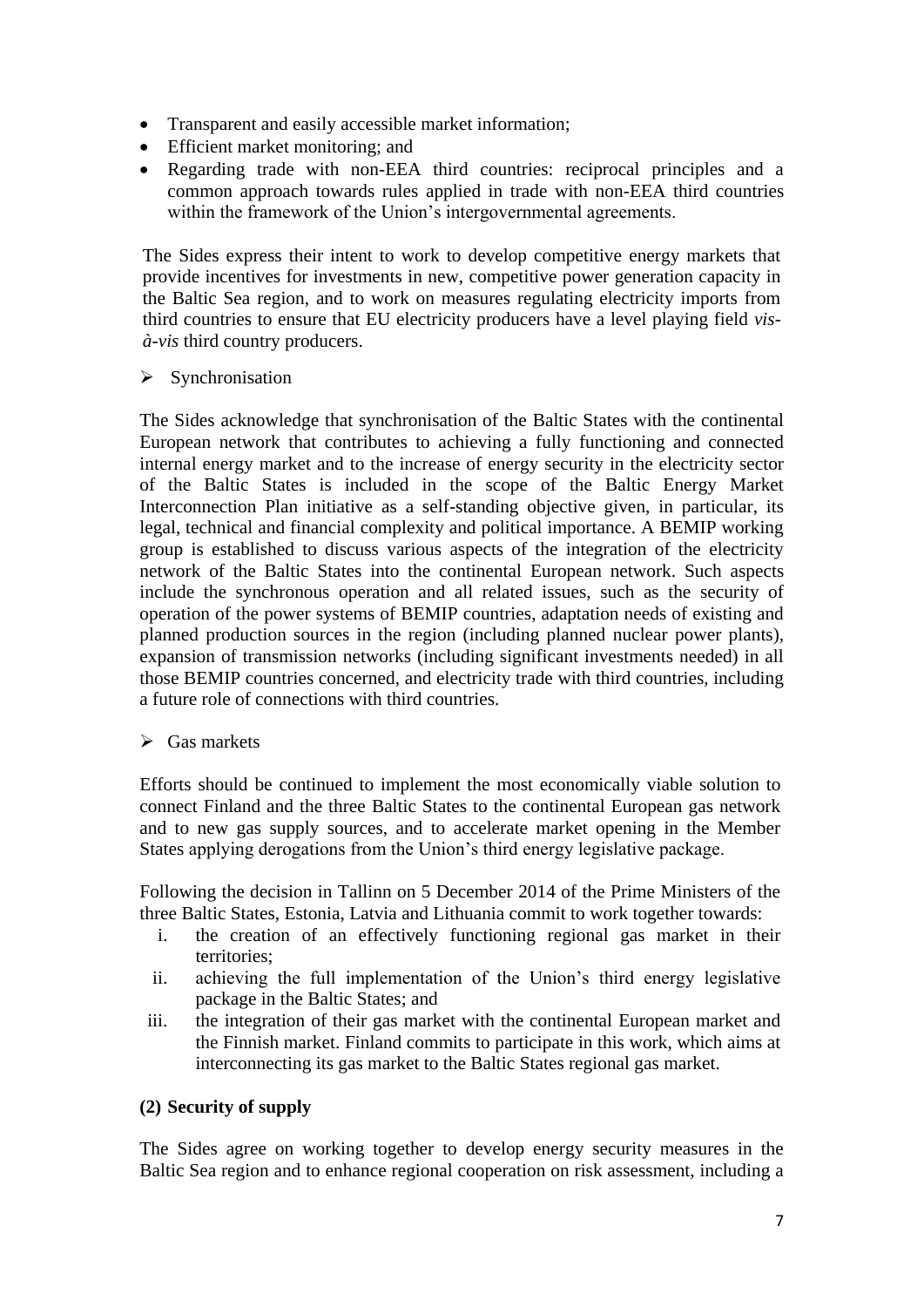regional system and security of supply adequacy assessment and emergency preparedness. In the first stage, the work will concentrate on regional system and security of supply adequacy assessments in the electricity sector, and on the proper implementation of the Union's legislation on security of supply in all relevant sectors. Representing a region that is highly vulnerable to potential gas crises, the Member States of the Baltic Sea region should work, if possible on the basis of a common approach, towards strengthening the Union's policy in the security of supply area. Based on the principles of solidarity, the interested Sides should work to put in place a consistent preventive strategy and emergency response systems to effectively address potential disruptions of gas supply — particularly in the power and district heating sectors — and to develop regional preventive action plans and emergency plans. The Sides recognise the potential for increasing security of supply through energy efficiency measures and fuel switching in the heating sector.

#### **(3) Energy infrastructure**

The Sides recognise the need for market-based investments in electricity, gas and oil infrastructure to achieve the objectives of the Union's energy policy, including: ending energy isolation of Finland and the Baltic States; integrating the Baltic States' markets; increasing diversification of energy supply; enhancing security of supply; ensuring market opening; integrating renewable energy; and delivering electricity interconnection targets.

The Sides agree to coordinate their work on energy infrastructure projects identified in the BEMIP action plan. Projects should include Projects of Common Interest included in the first and subsequent Union lists of Projects of Common Interest and other energy infrastructure projects that have critical importance for meeting the Union's energy policy or for the functioning of the regional electricity and gas market.

The Sides intend to make best endeavours to implement in good time the infrastructure projects located on their territory. The also intend to provide necessary support to, and coordinate their work on, cross-border projects directly crossing the border of, or having a significant cross-border impact on, two or more Member States. In this context, the BEMIP high-level group should regularly monitor and discuss the implementation of critical energy infrastructure projects.

#### **(4) Nuclear energy**

The Sides express their intent to work together with regard to three aspects of nuclear energy policy, i.e. nuclear safety, nuclear safeguard and nuclear security.

The Sides express their willingness to exchange information and views on their plans to construct new nuclear power plants in the Baltic Sea region and on the decommissioning process of existing nuclear power plants.

#### **(5) Renewable energy**

The Sides commit to take measures, as defined in their national laws and national renewable energy action plans, to achieve the binding, national, overall renewable energy targets set in Part B of Annex I to Directive 2009/28/EC, and sectoral targets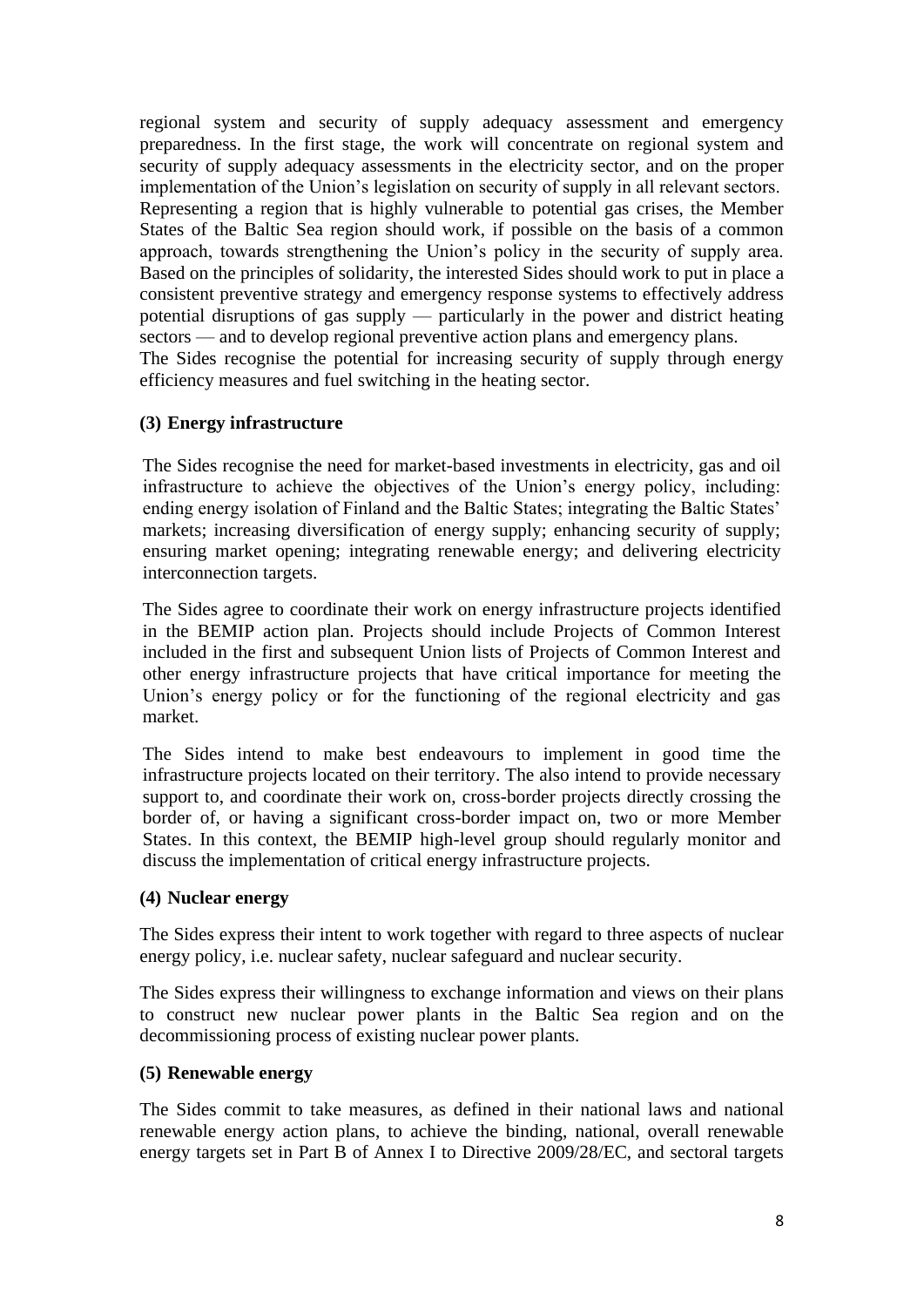for electricity, heating and cooling, and transport. They commit to exchange information and best practice to this end.

The Sides intend to work together to achieve the EU's binding 20 % renewable energy target and national targets for 2020 laid down in the Renewable Energy Directive, with a view to continuing the work towards achieving the binding EU-level renewable energy target of at least a 27% share by 2030. In this regard, the Sides intend to discuss the possibility of setting up a macro-regional roadmap for contributing to the EU renewable energy target for 2020, and with a view to 2030.

The Sides intend to discuss the potential and possible measures for an improved cooperation between the Member States in the Baltic Sea region, and their cooperation with other Member States, through the use of cooperation mechanisms provided for in the Renewable Energy Directive in order to harness the full potential of renewable energy sources.

The Sides may discuss cross-border support projects including joint support schemes between individual or several Member States in the Baltic Sea region. Cooperation will be on a voluntary basis only, upon mutual agreement between the countries involved and should take into account existing grid capacities.

The Sides intend to work together in the area of research and development of renewable energy technologies. They intend to facilitate further cooperation between the region's research centres and companies, which would result in a better and more cost-effective use of R&D infrastructure and capacity and EU financing instruments, including those designed for territorial cooperation. This should result in exploiting the innovation potential in the region that would alternatively be left uncaptured if addressed on a single country level.

The Sides intend to work together towards improving access to finance for renewable energy projects that have the potential to better harness the renewable energy potential in the Baltic Sea region. Such projects would include projects increasing the use of local renewable energy in district heating and improving the security of supply in the heating sector, and use of renewable energy sources in municipal infrastructure projects in urban centres.

The Sides intend to work together by exchanging information and best practice and by cooperating to increase the contribution of renewable energy in the transport sector.

## **(6) Energy efficiency**

The Sides should work together to increase energy efficiency at all stages of the energy chain from generation to final consumption. This will help to achieve energy efficiency objectives defined in the Union's legislation and the 2020 and 2030 energy and climate strategies and in the strategy on the Energy Union.

The Sides intend to share information and best practices on — and to cooperate on measures that aim at — improving their energy efficiency, and which include in particular:

- Achieving new savings each year of 1.5% of the annual national energy sales;
- Energy efficient renovations to be undertaken in at least 3 % of buildings owned and occupied by central governments each year, or an alternative approach, such